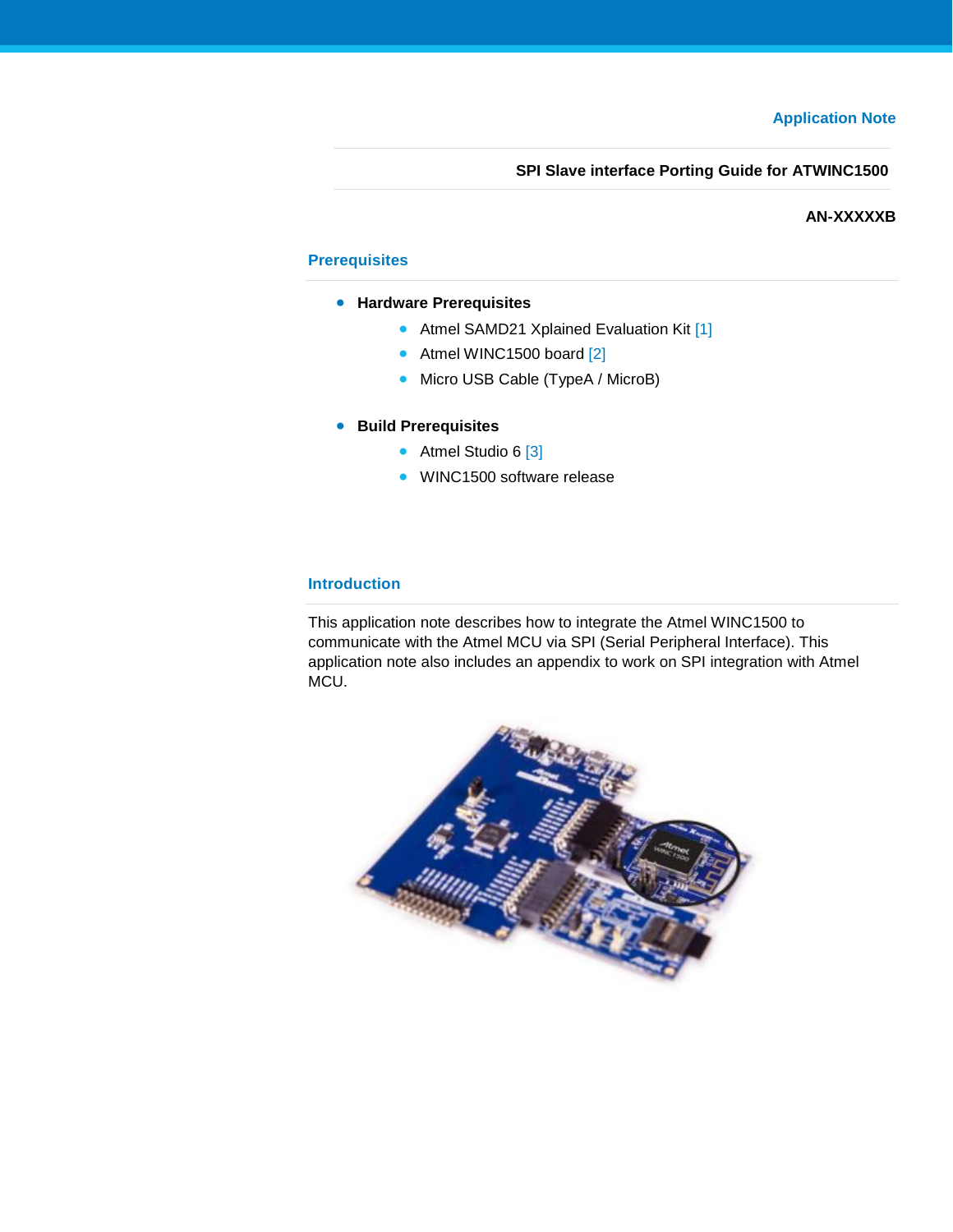## **Table of Contents**

| 1. |     |  |
|----|-----|--|
| 2. |     |  |
| 3. |     |  |
|    | 3.1 |  |
|    | 3.2 |  |
|    | 3.3 |  |
| 4. |     |  |
|    | 4.1 |  |
|    | 4.2 |  |
| 5. |     |  |
| 6. |     |  |
| 7. |     |  |
| 8. |     |  |

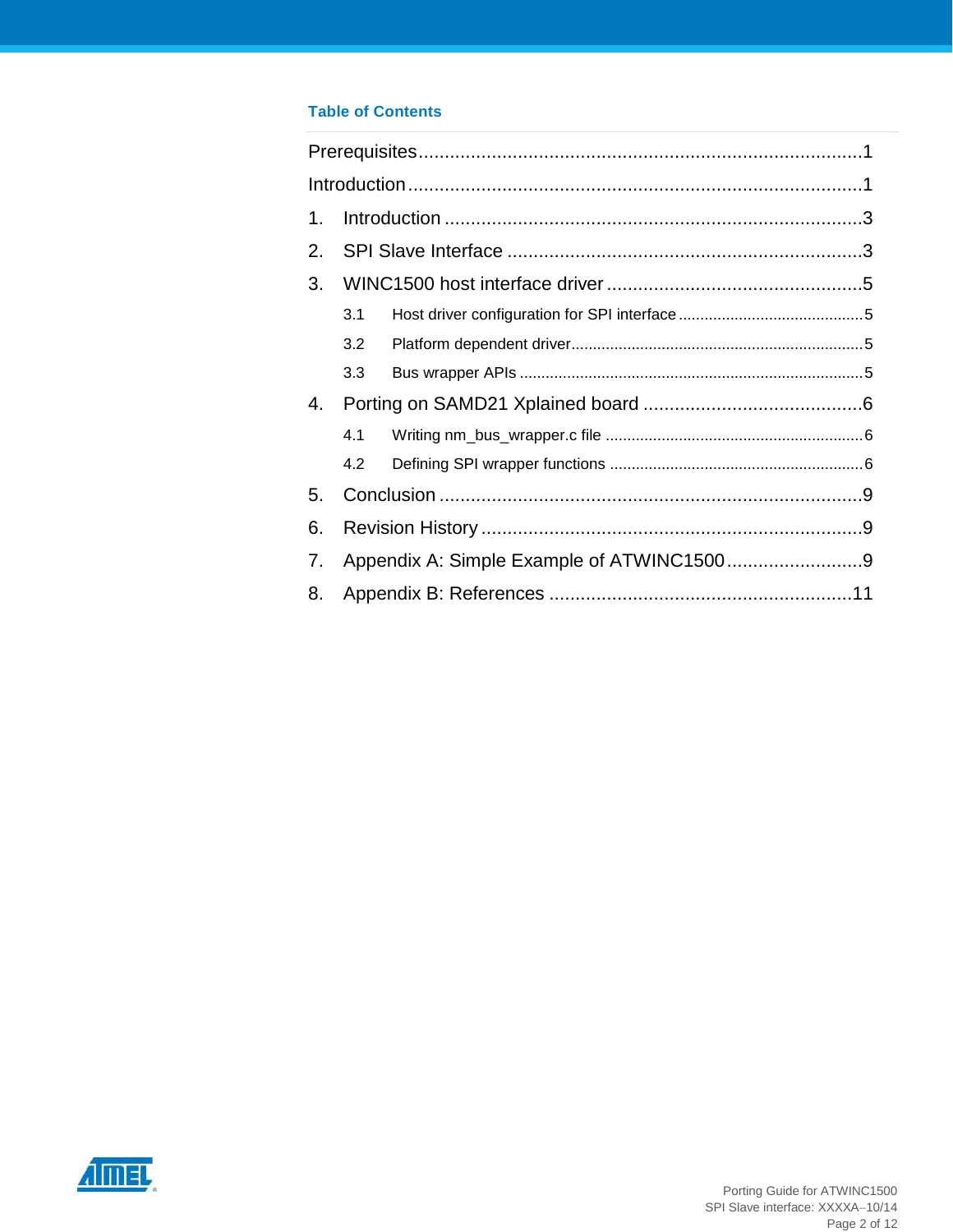# <span id="page-2-0"></span>**1. Introduction**

ATWINC1500 external interfaces include I2C slave for control, SPI slave and SDIO slave for control and data transfer. This application note focuses on the SPI that operates as a SPI slave. The [Appendix](#page-8-2) A shows how to get simple example to study porting the SPI slave interface of WINC1500 with SAMD21 Xplained board. For more information on WINC1500, see the WINC1500 datasheet [\[4\].](#page-10-4)

# <span id="page-2-1"></span>**2. SPI Slave Interface**

ATWINC1500 provides a Serial Peripheral Interface (SPI) that can be used for control and for serial I/O of 802.11 data. The SPI slave pins are mapped as shown in [Table 2-1.](#page-2-2) The RXD pin is same as Master Output, Slave Input (MOSI), and the TXD pin is same as Master Input, Slave Output (MISO). The SPI slave is a fullduplex slave synchronous serial interface that is available immediately following reset when pin 9 (SDIO\_SPI\_CFG) is tied to VDDIO.

#### **Table 2-1 ATWINC1500 SPI Slave Interface Pin Mapping**

<span id="page-2-2"></span>

| Pin No. | <b>SPI function</b>                 |
|---------|-------------------------------------|
| 9       | CFG: Must be tied to VDDIO          |
| 16      | <b>SSN: Active Low Slave Select</b> |
| 18      | <b>SCK: Serial Clock</b>            |
| 13      | <b>RXD: Serial Data Receive</b>     |
| 17      | <b>TXD: Serial Data Transmit</b>    |

When the SPI is not selected (SSN is high), the SPI will not interfere with data transfers between the serialmaster and other serial-slave devices. When the serial slave is not selected, its transmitted data output is buffered, resulting in a high impedance driver onto the serial master receive line. The SPI slave interface responds to a protocol that allows an external host to read or write any register in the chipset as well as initiate DMA transfers.

The SPI Slave interface supports for standard modes as determined by the CPOL (Clock Polarity) and CPHA (Clock Phase) configuration. These modes are illustrated in [Table 2-2.](#page-2-3)

#### **Table 2-2 SPI Slave Modes**

<span id="page-2-3"></span>

| <b>Mode</b> | <b>CPOL</b> | <b>CPHA</b> |
|-------------|-------------|-------------|
| $\Omega$    | 0           | ∩           |
|             | 0           |             |
| C           |             | ∩           |
| ◠           |             |             |

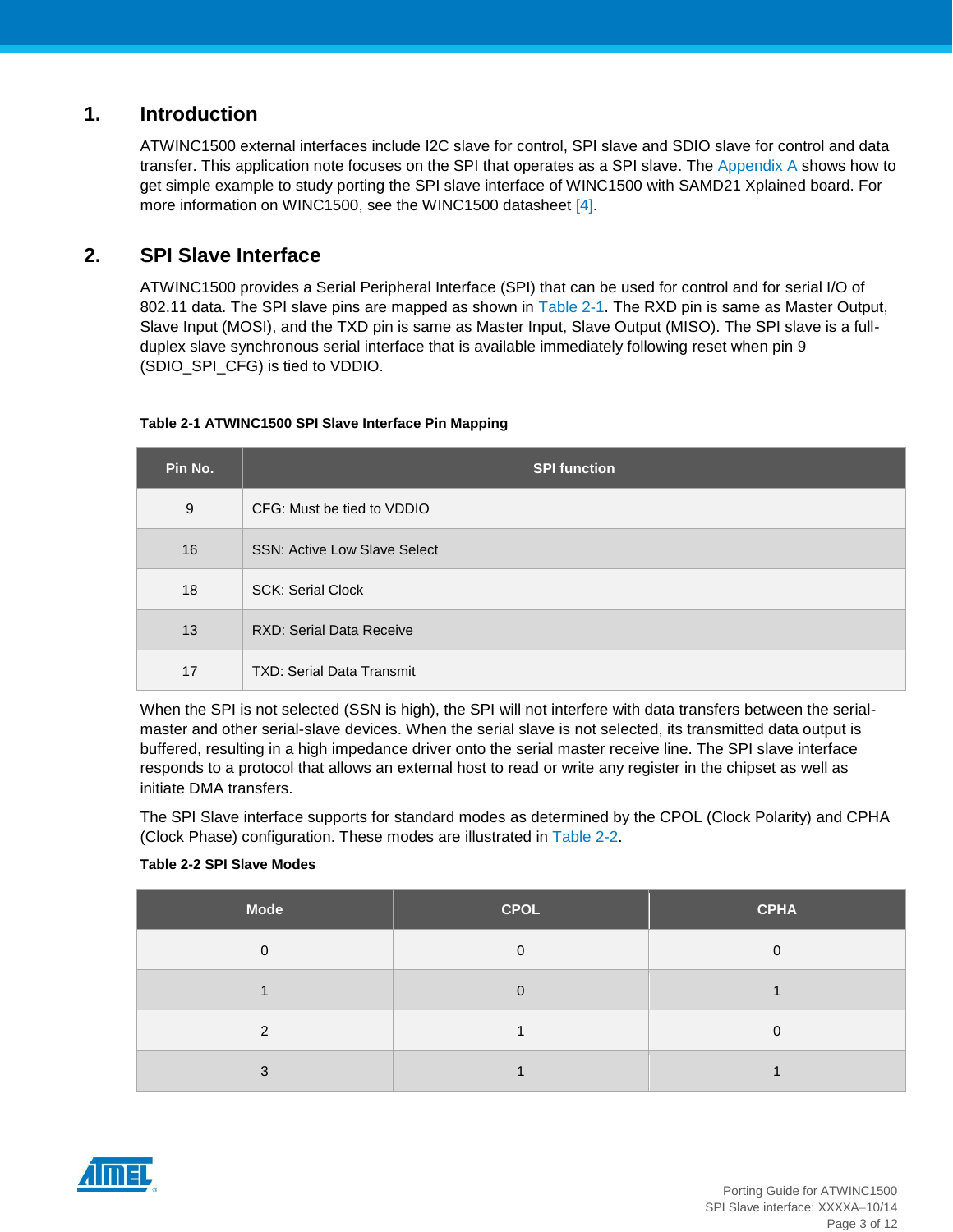The red lines in [Figure 2-1](#page-3-0) correspond to CPHA=0 and the blue lines correspond to CPHA=1. The [Figure 2-2](#page-3-1) shows ATWINC1500 SPI timing diagram.

<span id="page-3-0"></span>

**Figure 2-1 SPI Slave Clock Polarity and Clock Phase Timing**

<span id="page-3-1"></span>



**TIPS** 

For more information on WINC1500, refer to the application notes available from [Atmel SmartConnect website.](http://www.atmel.com/products/wireless/wifi/smart-connect.aspx)

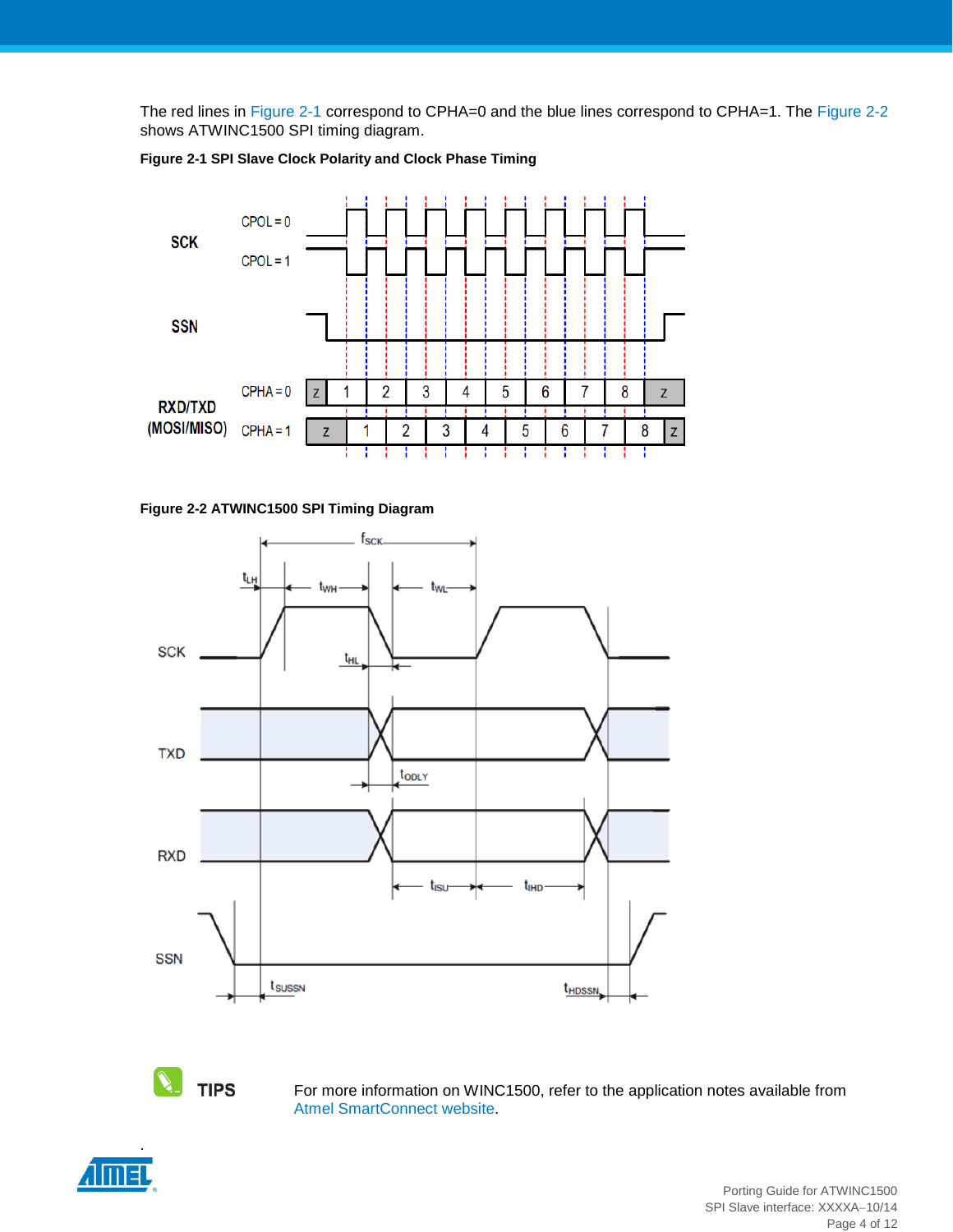# <span id="page-4-0"></span>**3. WINC1500 host interface driver**

This section introduces WINC1500 host interface layer to communicate with a host MCU via serial interfaces supported by WINC1500 software. The WINC1500 software architecture consists of three components, which are IoT Application layer, WINC1500 firmware and WINC1500 ASIC driver. The WINC1500 ASIC part includes the host interface layer to communicate with the host MCUs, for example, SAMD21 via SPI or I2C.

#### <span id="page-4-1"></span>**3.1 Host driver configuration for SPI interface**

For communicating with a host application CPU, **USE\_SPI** macro should be defined for SPI interface. Find **USE\_SPI** macro in the driver source codes to see more information on the SPI uses. This macro can be defined in the Atmel Studio compiler symbols.

#### <span id="page-4-2"></span>**3.2 Platform dependent driver**

The WINC1500 driver consists of platform independent and dependent parts. The dependent part of WINC1500 driver should be ported to specific platforms. The WINC1500 driver defines which functions should be ported to communicate with a host CPU via SPI. The [section 3.3](#page-4-3) lists the declarations defined in **nm\_bus\_wrapper.h**, which provides wrapper functions to specific platform.



The **nm** bus wrapper.h is located in the /src/host drv/bus wrapper/include.

#### <span id="page-4-3"></span>**3.3 Bus wrapper APIs**

This section describes host bus wrapper functions. The independent parts of WINC1500 driver call them in proper time. For example, **nm\_bus\_init** will be called during driver initial stage. In similar, **nm\_bus\_deinit** will be called when de-initializing the driver. The **nm** bus joctl is called when the driver reads or writes the control packets or 802.11 data.

| nm_bus_init |                                                                        |  |
|-------------|------------------------------------------------------------------------|--|
| Declaration |                                                                        |  |
|             | sint8 $nm_bus_init$ (void *)                                           |  |
|             | Description                                                            |  |
|             | Initialize the bus wrapper                                             |  |
| Return      |                                                                        |  |
|             | M2M_SUCCESS in case of success and M2M_ERR_BUS_FAIL in case of failure |  |

#### **nm\_bus\_deinit**

Declaration

sint8 nm\_bus\_deinit (void)

Description

De-initialize the bus wrapper

Return

ZERO in case of success and M2M\_ERR\_BUS\_FAIL in case of failure

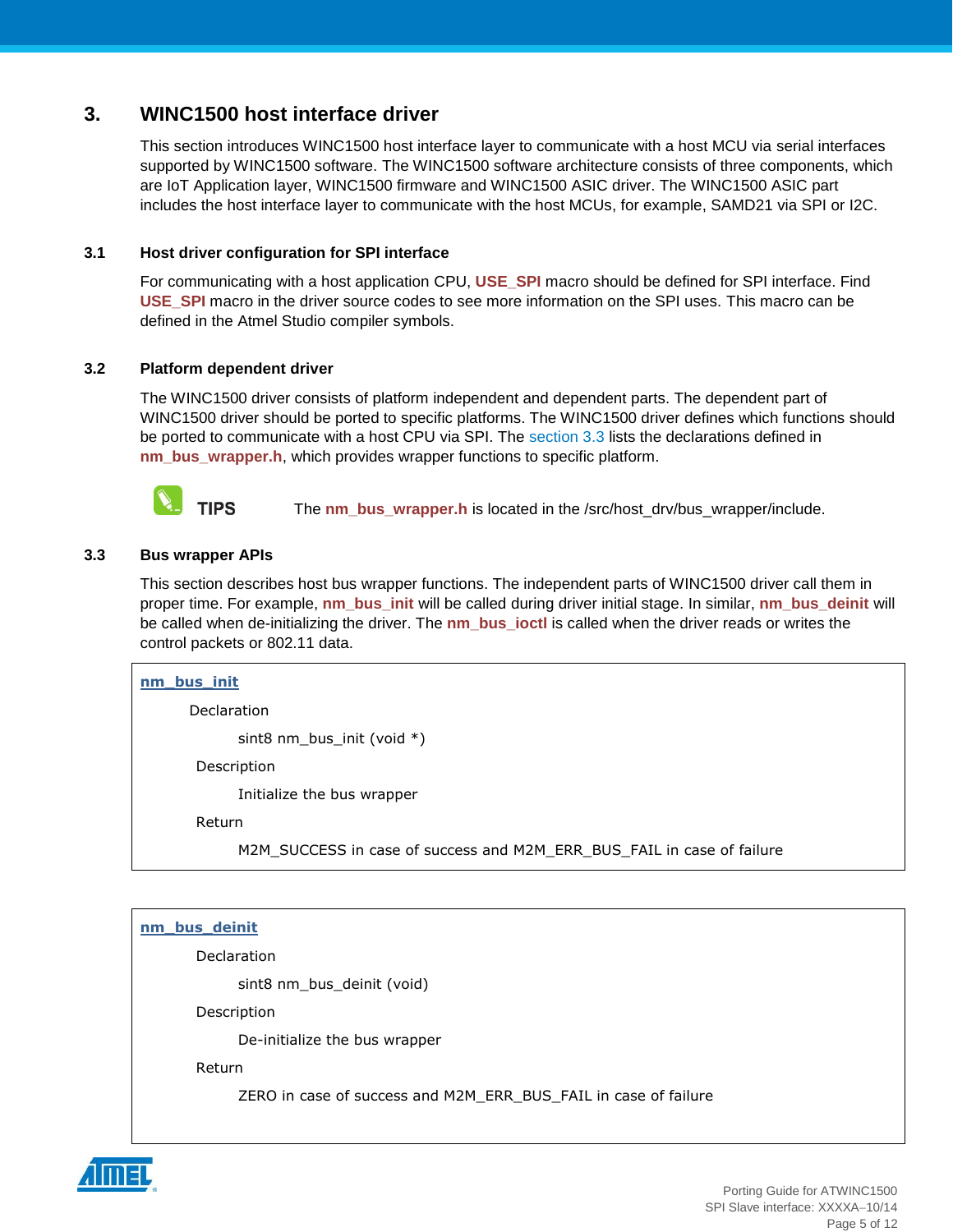| nm bus ioctl                                                           |
|------------------------------------------------------------------------|
| Declaration                                                            |
| sint8 nm_bus_ioctl (uint8 u8Cmd, void* pvParameter)                    |
| Description                                                            |
| send/receive from the bus                                              |
| Parameters                                                             |
| U8Cmd: IOCTL command for the operation                                 |
| pvParameter: Arbitrary parameter depending on IOCTL                    |
| Return                                                                 |
| M2M SUCCESS in case of success and M2M ERR BUS FAIL in case of failure |

The [chapter 4](#page-5-0) will show how to port the bus wrapper functions on the SAMD21 Xplained board.

# <span id="page-5-0"></span>**4. Porting on SAMD21 Xplained board**

This chapter describes how to port the WINC1500 SPI bus wrapper with SAMD21 Xplained board. For more details on SAMD21, refer to [SAMD21 Xplained Pro User Guide.](http://www.atmel.com/Images/Atmel-42220-SAMD21-Xplained-Pro_User-Guide.pdf) See also [SAM D MCUs](http://www.atmel.com/products/microcontrollers/arm/sam-d.aspx) for more information on SAM D MCU series from Atmel. The [Appendix](#page-8-2) A shows simple example from Atmel Studio reading chip id with WINC1500. This example can be used to verify porting SPI slave bus wrapper is ok.

## <span id="page-5-1"></span>**4.1 Writing nm\_bus\_wrapper.c file**

The WINC1500 release package includes **nm\_bus\_wrapper.h** to declare which functions are required by the driver, dependent part of the WINC1500 ASIC driver. The [section](#page-5-2) 4.2 describes how to write the bus wrapper C-file to define them declared in **nm\_bus\_wrapper.h**. It's required to make new file to define declarations, for example, **nm\_bus\_wrapper\_samd21.c** file, which intentionally indicates it belongs to SAM D21 board. Make sure new file should be included in compile lists.

## <span id="page-5-2"></span>**4.2 Defining SPI wrapper functions**

The following sample code snapshot shows how to initialize the SPI driver to provide the wrapper function, **nm\_bus\_init** to WINC1500 ASIC driver. This function's goal is to initialize the SPI driver of SAM D21. The WINC1500 ASIC driver needs host interface layer to communicate with a host MCU so calls this function during WINC1500 initial time. Then, the WINC1500 ASIC driver tries to read chip id to check if the SPI communication has no problem.

```
sint8 nm_bus_init(void *pvInitValue)
{
               sint8 result = M2M_SUCCESS;
               /* Structure for SPI configuration. */
               struct spi_config config;
               struct spi_slave_inst_config slave_config;
               /* Select SPI slave CS pin. */
               /* This step will set the CS high */spi_slave_inst_get_config_defaults(&slave_config);
```
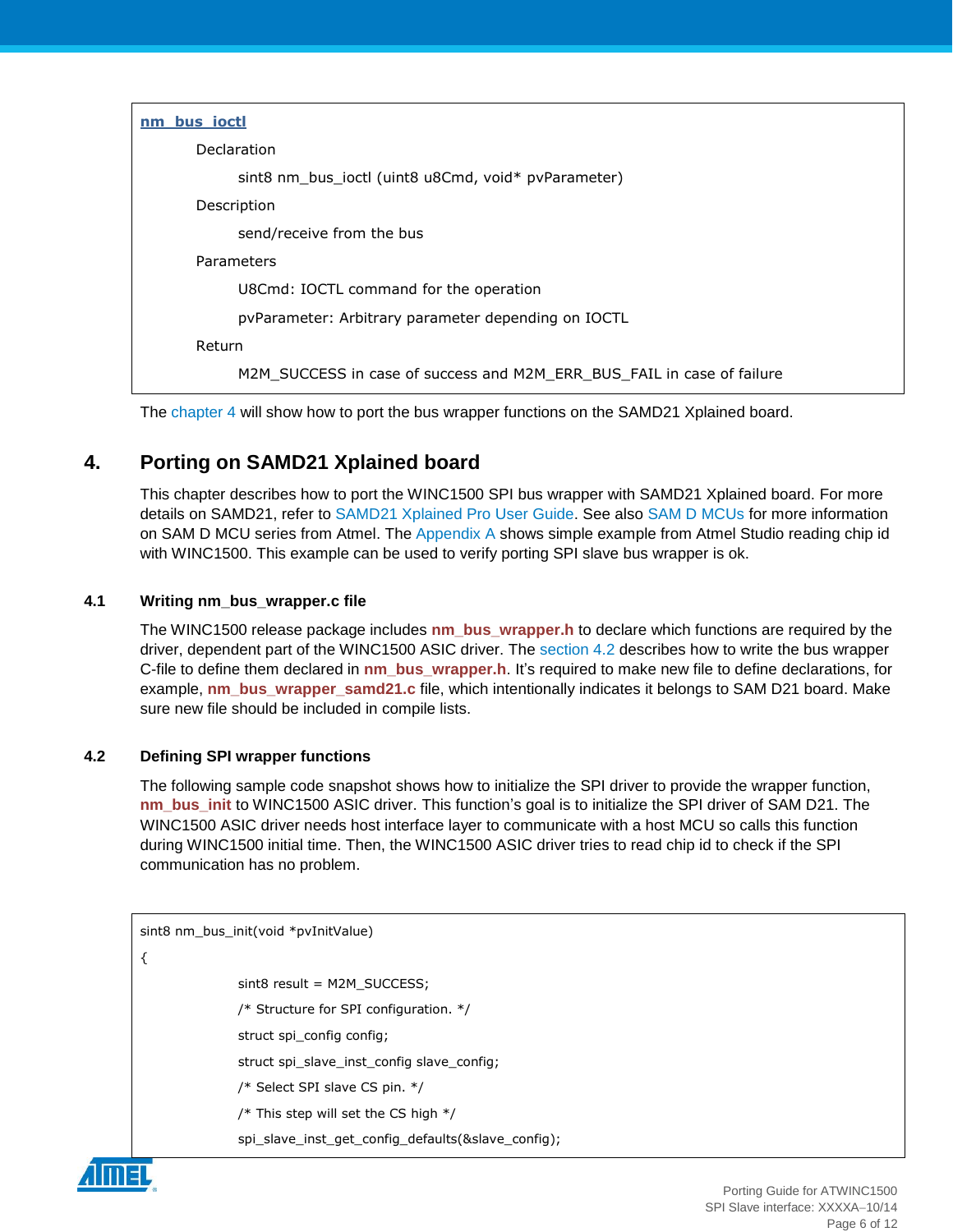```
slave_config.ss_pin = CONF_WIFI_M2M_SPI_CS_PIN;
             spi_attach_slave(&slave_inst, &slave_config);
             /* Configure the SPI master. */
             spi_get_config_defaults(&config);
             config.mux_setting = CONF_WIFI_M2M_SPI_SERCOM_MUX;
             config.pinmux_pad0 = CONF_WIFI_M2M_SPI_PINMUX_PAD0;
             config.pinmux_pad1 = CONF_WIFI_M2M_SPI_PINMUX_PAD1;
             config.pinmux_pad2 = CONF_WIFI_M2M_SPI_PINMUX_PAD2;
             config.pinmux_pad3 = CONF_WIFI_M2M_SPI_PINMUX_PAD3;
             config.master_slave_select_enable = false;
             config.mode_specific.master.baudrate = CONF_WIFI_M2M_SPI_BAUDRATE;
             if (spi_init(&master, CONF_WIFI_M2M_SPI_MODULE, &config) != STATUS_OK) {
               return M2M_ERR_BUS_FAIL;
              }
             /* Enable the SPI master. */
             spi_enable(&master);
              return result;
}
```
The **nm\_bus\_ioctl** is called when the WINC1500 ASIC driver reads or writes the data. In case of SPI interface, only **NM\_BUS\_IOCTL\_RW** command is used.

```
sint8 nm_bus_ioctl(uint8 u8Cmd, void* pvParameter)
{
        sint8 s8Ret = 0;
        switch(u8Cmd)
        {
                case NM_BUS_IOCTL_RW: {
                tstrNmSpiRw *pstrParam = (tstrNmSpiRw *)pvParameter;
                s8Ret = spi_rw(pstrParam->pu8InBuf, pstrParam->pu8OutBuf, pstrParam->u16Sz);
                }
                break;
                default:
                        s8Ret = -1;M2M_ERR("invalide ioclt cmd\n");
                        break;
        }
        return s8Ret;
}
```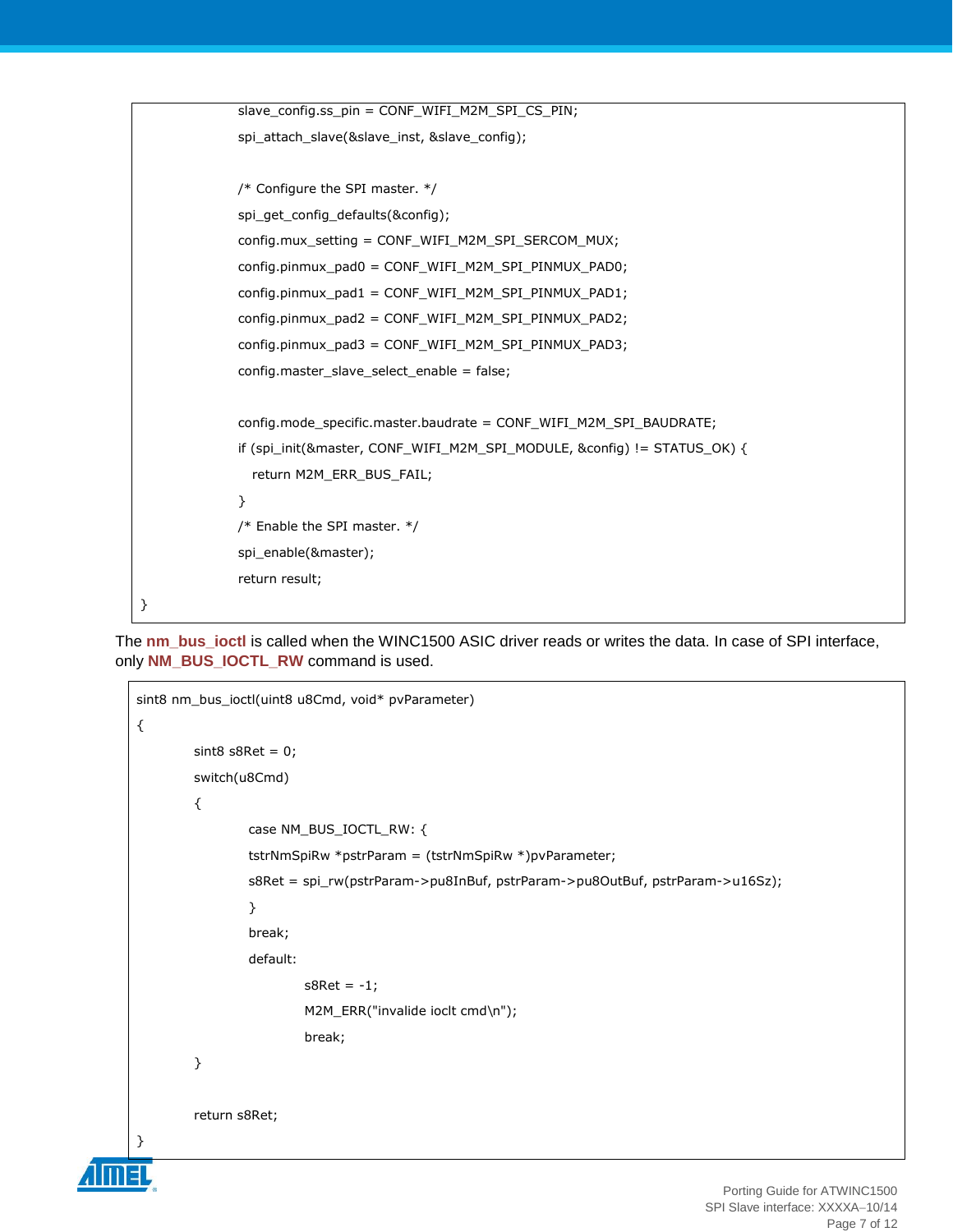As shown, **spi\_rw** function is implemented to read or write data in the same file, **nm\_bus\_wrapper\_samd21.c** like the following.

```
static sint8 spi_rw(uint8* pu8Mosi, uint8* pu8Miso, uint16 u16Sz)
        uint8 u8Dummy = 0;
        uint8 u8SkipMosi = 0, u8SkipMiso = 0;
        uint16_t txd_data = 0;
        uint16_t rxd_data = 0;
        if (!pu8Mosi) {
                pu8Mosi = &u8Dummy;
                u8SkipMosi = 1;
        }
        else if(!pu8Miso) {
                pu8Miso = &u8Dummy;
                u8SkipMiso = 1;
        }
        else {
                return M2M_ERR_BUS_FAIL;
        }
        spi_select_slave(&master, &slave_inst, true);
        while (u16Sz) {
                txd_data = *pu8Mosi;
                while (!spi_is_ready_to_write(&master))
                         ;
                while(spi_write(&master, txd_data) != STATUS_OK)
                         ;
                /* Read SPI master data register. */
                while (!spi_is_ready_to_read(&master))
                         ;
                while (spi_read(&master, &rxd_data) != STATUS_OK)
                         ;
                 *pu8Miso = rxd_data;
                u16Sz--;
                if (!u8SkipMiso)
                         pu8Miso++;
                if (!u8SkipMosi)
                         pu8Mosi++;
        }
```


{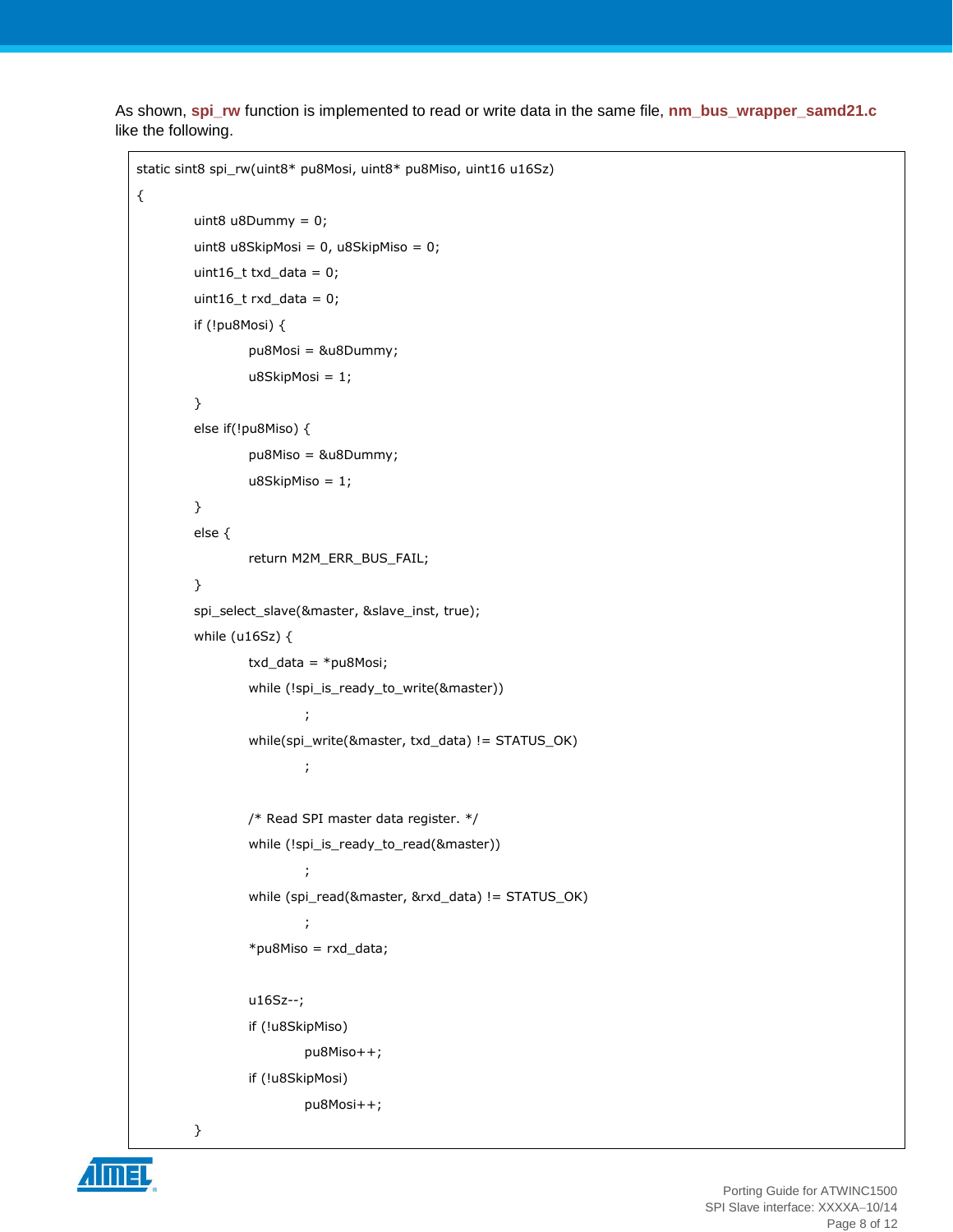```
while (!spi_is_write_complete(&master))
                 ;
        spi_select_slave(&master, &slave_inst, false);
         return M2M_SUCCESS;
}
```
 The wrapper function provides **nm\_bus\_deinit** as well. If required in specific platform, the function should also be implemented in the wrapper file. If not required, just return zero like the following sample code.

```
sint8 nm_bus_deinit(void)
{
    return 0;
}
```
# <span id="page-8-0"></span>**5. Conclusion**

This application note described how to port SPI interface of the Atmel WINC1500 wing board on the SAMD21 board. The sample codes can be downloaded from Atmel Studio. It will be very helpful to port SPI slave driver in any MCUs. The [Appendix A](#page-8-2) shows how to download WINC1500 examples from Atmel Studio. The simple example is introduced to verify the SPI slave interface.

## <span id="page-8-1"></span>**6. Revision History**

| Doc. Rev. I | <b>Date</b> | <b>Comments</b>          |
|-------------|-------------|--------------------------|
| XXXXXA      | 10/2015     | Initial document release |
|             |             |                          |

# <span id="page-8-2"></span>**7. Appendix A: Simple Example of ATWINC1500**

This appendix shows how to refer to the WINC1500 examples from Atmel Studio. The Atmel Studio is essential to work on WINC1500 with SAM D21 board. Download and install Atmel Studio [\[3\].](#page-10-2) Then, refer to the Atmel Studio online help [\[5\]](#page-10-5) for more instructions.

The followings describe how to find WINC1500 examples in Atmel Studio.

- Launch the Atmel Studio
- Click Tools menu and select Extension Manager

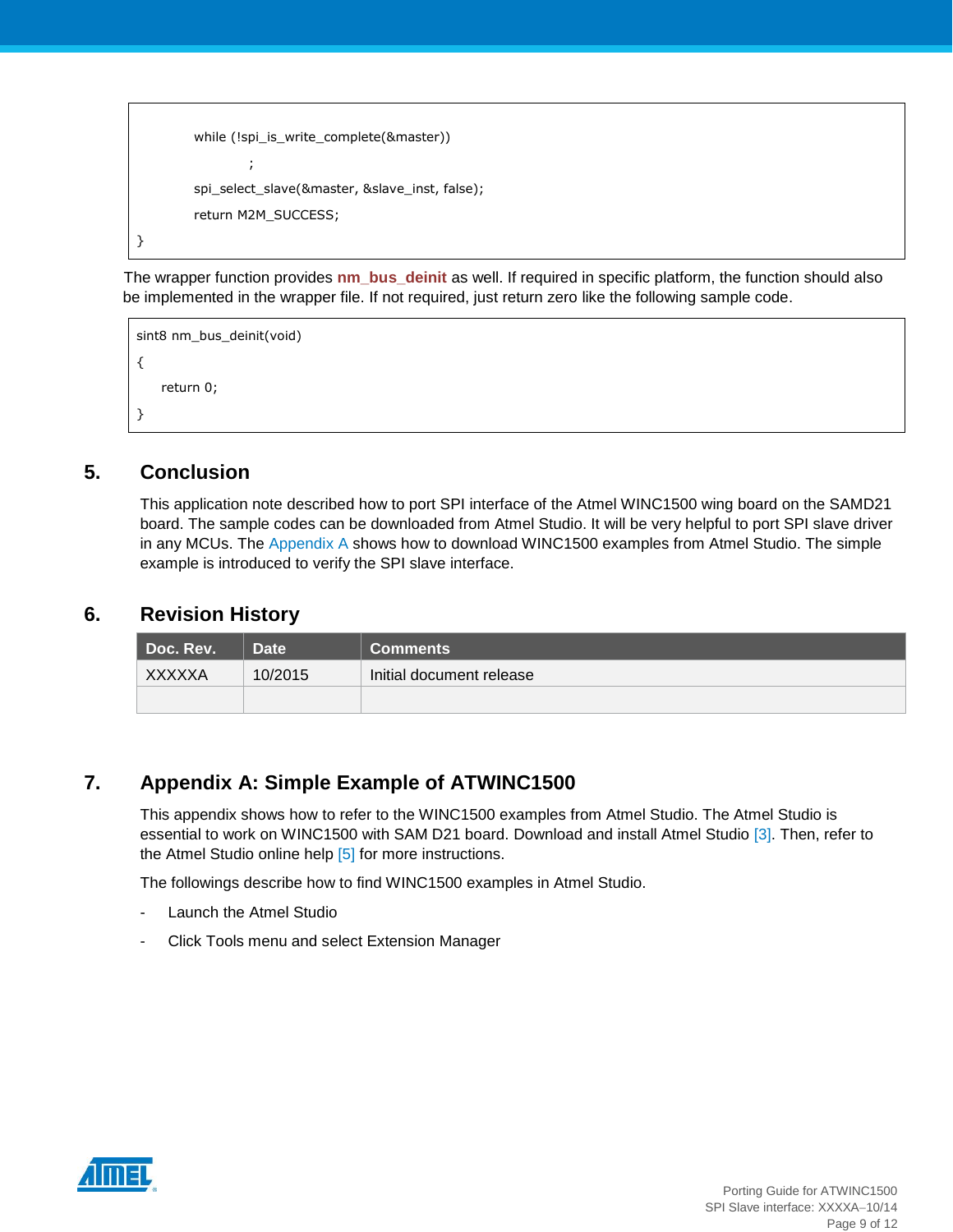**Figure 7-1 Atmel Studio Selecting Extension Manager**

| Start Page - AtmelStudio                                       |     |                                    |                |    |
|----------------------------------------------------------------|-----|------------------------------------|----------------|----|
| Edit View VAssistX ASF Project Debug Tools Window Help<br>File |     |                                    |                |    |
| <b>御・母 泗・6 月 6</b>   3 电 8   9 - 6                             |     | Visual Micro                       |                |    |
| ◘ ☞ ନିଆରେ ନିଆରେ କୁ : pu □   ୦ ■ command Prompt                 |     |                                    |                |    |
| $\sqrt{2}$ = $\vert$ COM22<br>Arduino $1.0$ . $-$              | VÁ. | Device Programming                 | Ctrl+Shift+P   |    |
| Start Page X                                                   | 图   | Add target                         |                |    |
|                                                                |     | MemoryLogger                       |                |    |
|                                                                |     | Performance Analyzer               |                |    |
|                                                                | G   | Code Snippets Manager              | Ctrl+K, Ctrl+B |    |
|                                                                |     | Add-in Manager                     |                |    |
|                                                                | 邙   | Extension Manager                  |                |    |
|                                                                |     | Atmel Gallery Profile              |                |    |
|                                                                |     | USB to Serial Programmer: MEGA ADK |                |    |
| New Project                                                    |     | USB to Serial Programmer:UNO       |                |    |
| New Example Project<br>⊫                                       |     | External Tools                     |                |    |
| Open Project                                                   |     | Import and Export Settings         |                | Ыi |
|                                                                |     | Customize                          |                |    |
|                                                                |     | Options                            |                |    |

- Search WINC1500 in Extension Manager and install WINC1500.

**Figure 7-2 Extension Manager WINC1500**

| <b>Extension Manager</b>                                                            |                                                                                                                                                                                                |           | r v<br>×                                                                                                                                                                                                                                                                   |
|-------------------------------------------------------------------------------------|------------------------------------------------------------------------------------------------------------------------------------------------------------------------------------------------|-----------|----------------------------------------------------------------------------------------------------------------------------------------------------------------------------------------------------------------------------------------------------------------------------|
| <b>Installed Extensions</b>                                                         | Sort by: Highest Ranked<br>$\bullet$                                                                                                                                                           |           | winc1500<br>×                                                                                                                                                                                                                                                              |
| <b>Available Downloads</b><br>$\triangleright$ All<br>Updates (3)<br>Search Results | <b>WINC1500</b><br>Free<br>$\frac{1000\text{Npc}}{1000\text{Npc}}$<br>This extension provides state-of-the-art Internet Of<br>Things (IOT) applications examples and documenta<br>$\mathbf{1}$ | $\bullet$ | Accor<br>Created by: Atmel Wi-Fi Corp.<br>Date Installed: 10/24/2014<br><b>Version: 1.0.0</b><br>Downloads: 825<br>Rating: ★★★★★<br>More Information<br><b>Reviews</b><br><b>京京京京京</b><br>Xiangfeng Lei<br>12/24/2014 Version: 1.0.0<br>Good!When porting to AVR platform? |
|                                                                                     |                                                                                                                                                                                                |           | Close                                                                                                                                                                                                                                                                      |

- Click File menu and select  $New \rightarrow Example$  Project.
- Then install SAMD21\_XPLAINED\_PRO\_WINC1500\_CHIPINFO\_EXAMPLE.

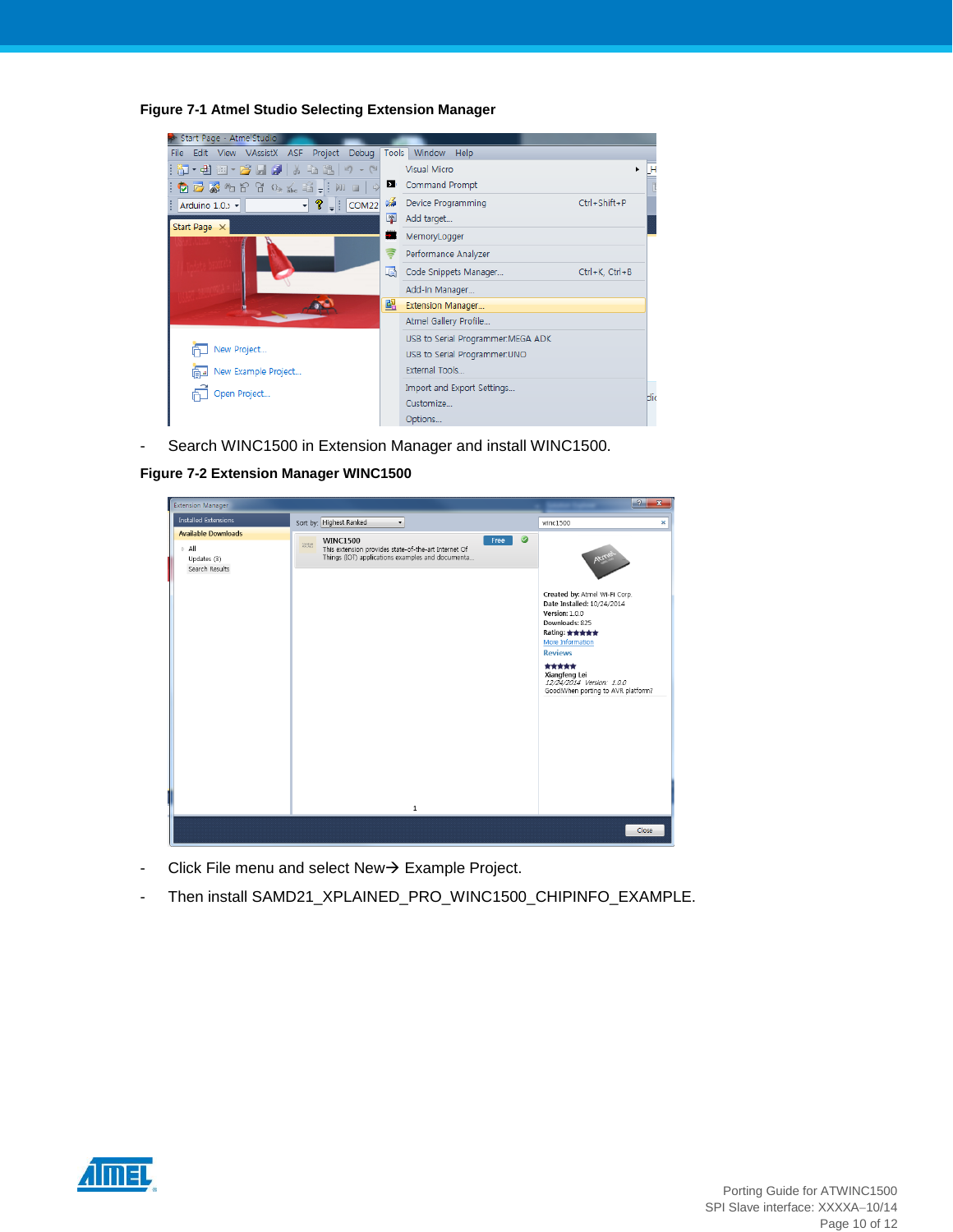

**Figure 7-3 New Example Project from ASF or Extension**

This install will make new project in specified location for simple example to read the chip id. If the SPI slave interface is not working, it fails to read the chip id. For more information on this example, refer to the Atmel gallery [\[6\].](#page-10-6)

The simple example has **nm\_bus\_wrapper\_samd21.c** file in the /src/winc/bus\_wrapper/source. This file is made to port the SPI slave interface driver for WINC1500 ASIC driver. This file contains three implementations for **nm\_bus\_init**, **nm\_bus\_ioctl** and **nm\_bus\_deinit** as explained in this application note.

The main function has very simple implementation. After calling **m2m\_wifi\_init**, print the chip id to check if the bus interface has no problem.

## <span id="page-10-3"></span><span id="page-10-0"></span>**8. Appendix B: References**

- [1] [SAM D21 Xplained Pro Evaluation Kit](http://www.atmel.com/tools/atsamd21-xpro.aspx?tab=overview)
- <span id="page-10-1"></span>[2] [ATWINC1500](http://www.atmel.com/devices/atwinc1500.aspx)
- <span id="page-10-2"></span>[3] [Atmel Studio](http://www.atmel.com/microsite/atmel_studio6/default.aspx)
- <span id="page-10-4"></span>[4] [WINC1500 datasheet](http://www.atmel.com/images/atmel-42353-smartconnect-winc1500_datasheet.pdf)
- <span id="page-10-5"></span>[5] [Atmel Studio online help](http://www.atmel.com/webdoc/atmelstudio/index.html)
- <span id="page-10-6"></span>[6] [Atmel Gallery for WINC1500](https://gallery.atmel.com/Products/Details/17cdbcd4-e410-4587-8129-e85d1c92627c?)